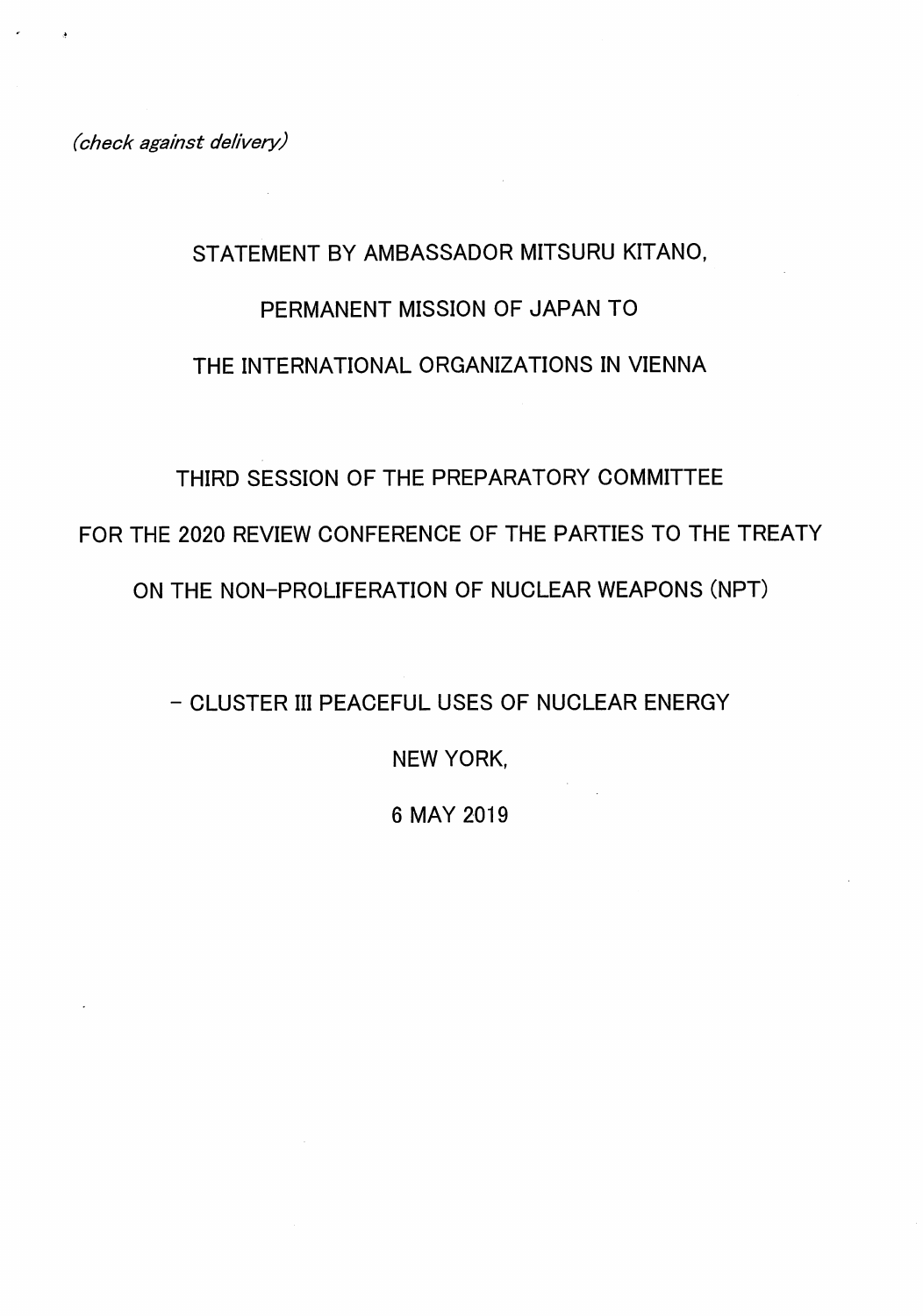Mr. Chairman,

Japan attaches great importance to the promotion of the peaceful uses of nuclear energy, which is an inalienable right of States Parties that accept nonproliferation obligations, as stated in Article IV of the Treaty. It is one of the three pillars of the NPT, and we believe that the international cooperation in this area serves to maintain and reinforce the NPT regime. Constructive deliberations in this Cluster 3 are one of the essential factors in creating momentum for reaching a consensus at the 2020 NPT Review Conference.

In this connection, we acknowledge the idea of organizing regional workshops with an aim towards fostering better understanding of the NPT among various stakeholders. We believe that such activities are of great value, providing positive momentum for the NPT process.

#### Mr. Chairman,

Japan commends the significant contributions and tangible results attained by the IAEA over the past decades in promoting the peaceful uses. We strongly support the efforts by the IAEA under Director General Amano's motto, "Atoms for Peace and Development". Such efforts contribute directly to achieving the SDGs.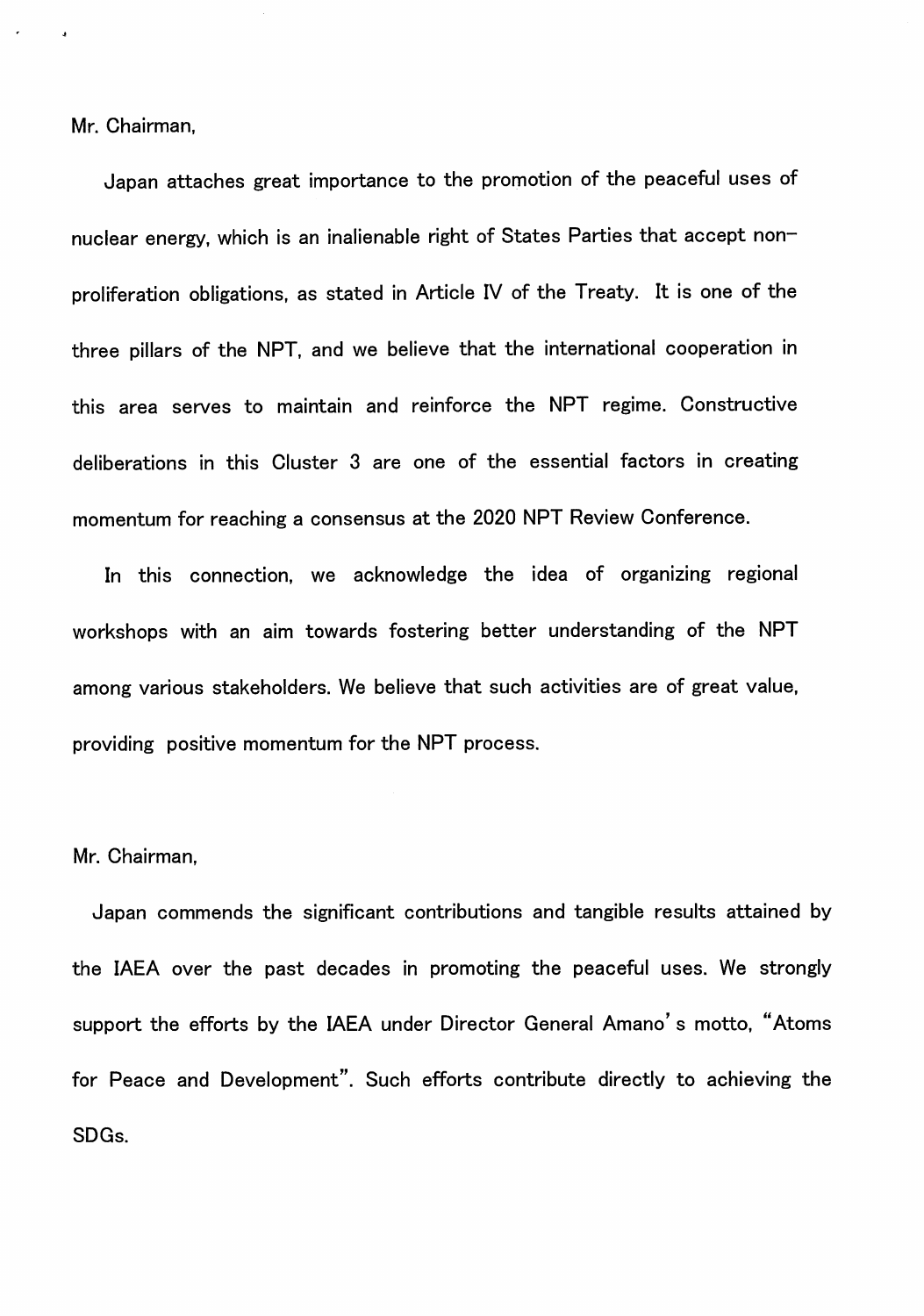In this regard, it was our honour and pleasure to co-chair, along with Costa Rica, "The IAEA Ministerial Conference on Nuclear Science and Technology" last November in Vienna. The Conference contributed to reaffirming the significant role that nuclear science and technology play in socio-economic development and beyond. Building upon the conference's outcome of a Ministerial Declaration, we call upon States Parties to work together in promoting the peaceful uses, as well as making its benefits available to States Parties.

The Technical Cooperation Fund of the IAEA represents the major financial resource of its technical cooperation activities. We would like to emphasize that Japan has consistently payed its share in full for over 40 years. In addition to the financial contributions, Japan has also been actively supporting the IAEA's human resource development and technology transfer. Many Japanese experts participate in IAEA projects, especially those under the RCA, and Japanese companies support IAEA activities through the provision of equipment or dispatch of experts among others. Japan continues to place priority on expanding these humanresource and technological contributions.

We would like to highlight the importance of fair and transparent management of such activities, as well as adequate allocation of the TCP for the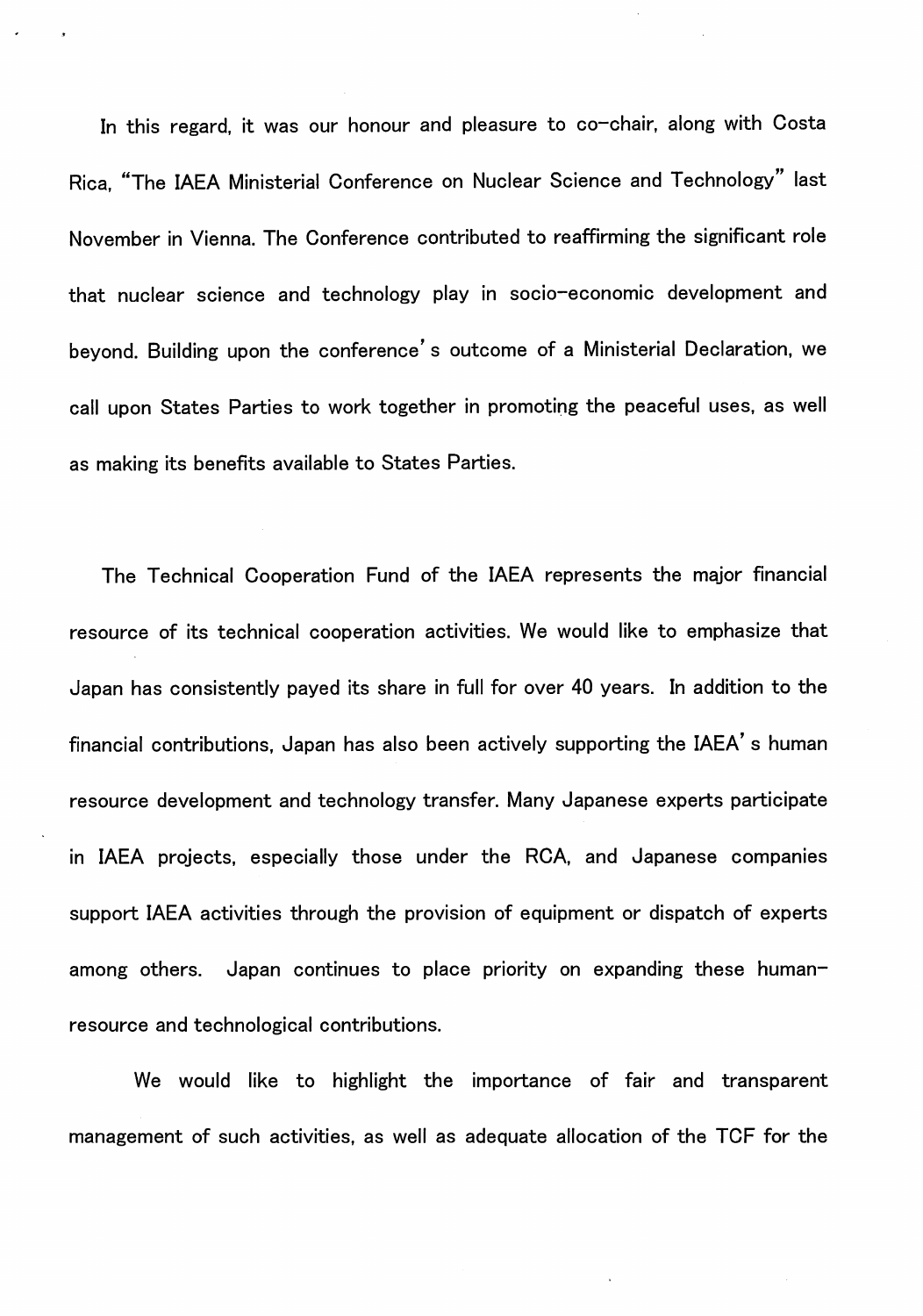developing countries to meet their development needs in a more effective and efficient manner.

The Peaceful Uses Initiative (PUI) bears importance with its role in supplementing the TCP. At the 2015 NPT Review Conference, Japan announced a 25 million dollar contribution over the following 5 years to the PUI, and has already contributed approximately 24 million dollars since, which supports a wide variety of IAEA projects as additional funds. This year, Japan allocated about 1.8 million dollars to assist in enhancing the capacity of Member States for rapid response to food safety incidents and emergencies. The PUI is an effective tool for supporting the peaceful applications of nuclear technology.

In order to improve the effectiveness and efficiency of IAEA projects, it is important for the IAEA to enhance its partnership with the development community. Japan encourages the IAEA to establish and bolster the cooperation with traditional and non-traditional partners such as other international organizations and private companies.

#### Mr. Chairman,

The renovation of the Nuclear Applications Laboratories (ReNuAL) project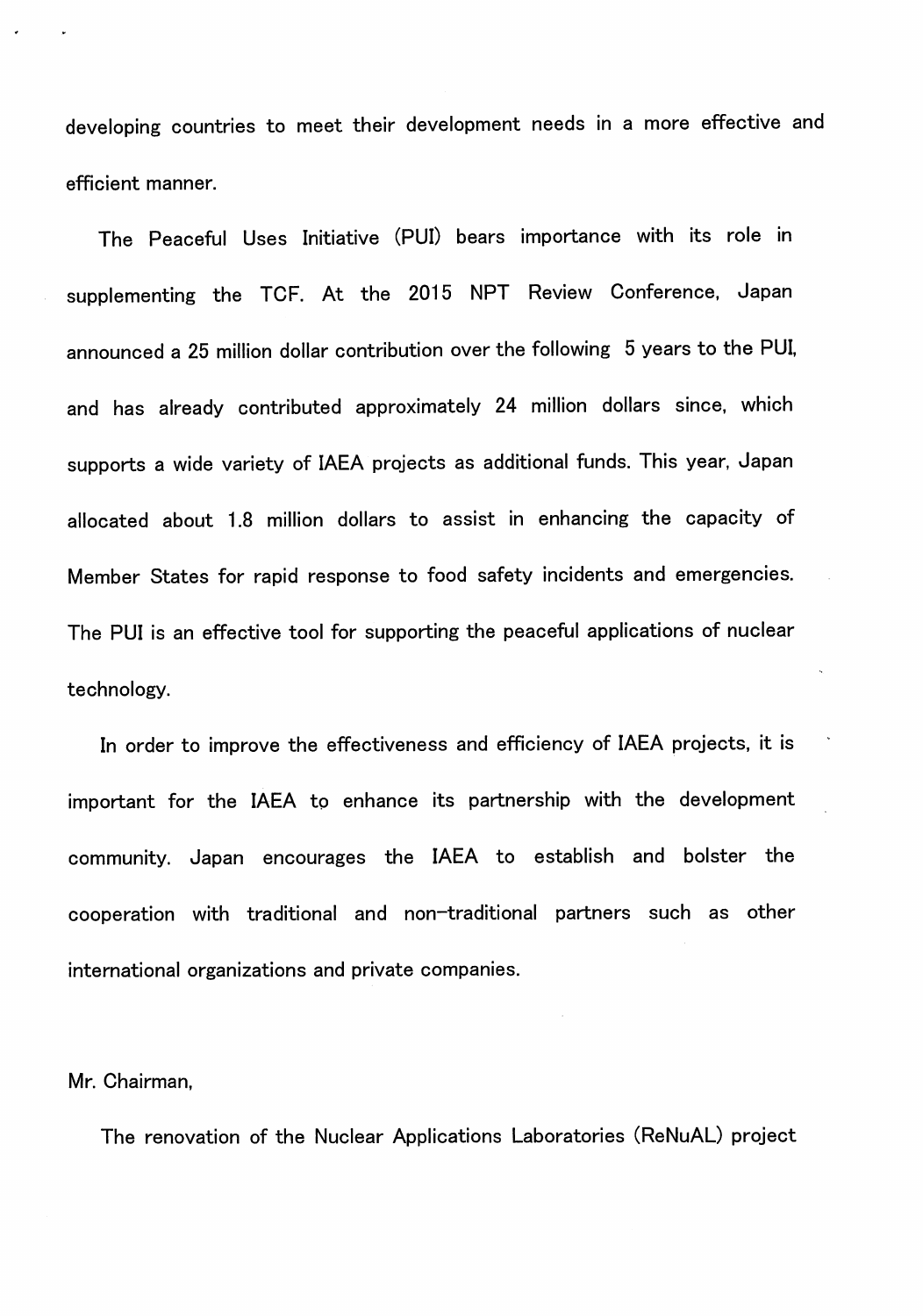of the IAEA will greatly contribute to the promotion of the peaceful uses. Japan has been supporting the project by allocating more than 6 million dollars, and welcomes the progress that has been made so far. We believe that the renovated Laboratories in Seibersdorf will bring further benefits to all Member States, and therefore hope that the project will be completed with wide-ranging support from Member States.

In this regard, as announced by Mr. Tsuji, Parliamentary Vice-Minister for Foreign Affairs on the first day of this committee, Japan decided to make an additional allocation of 300,000 Euros through the PUI to the ReNuAL project, and we encourage Member States to make contributions towards this project.

### Mr. Chairman,

Japan recognizes that the promotion of the peaceful uses must be accompanied by commitments to the highest standards of safety, security, as well as effective safeguards. These are the integral elements which enable sustainable and responsible peaceful uses of nuclear energy, and these two aspects are not in zero-sum relation. For this realization, it is important to deepen these understandings among both developed and developing countries through concrete cooperation in the field of IAEA projects.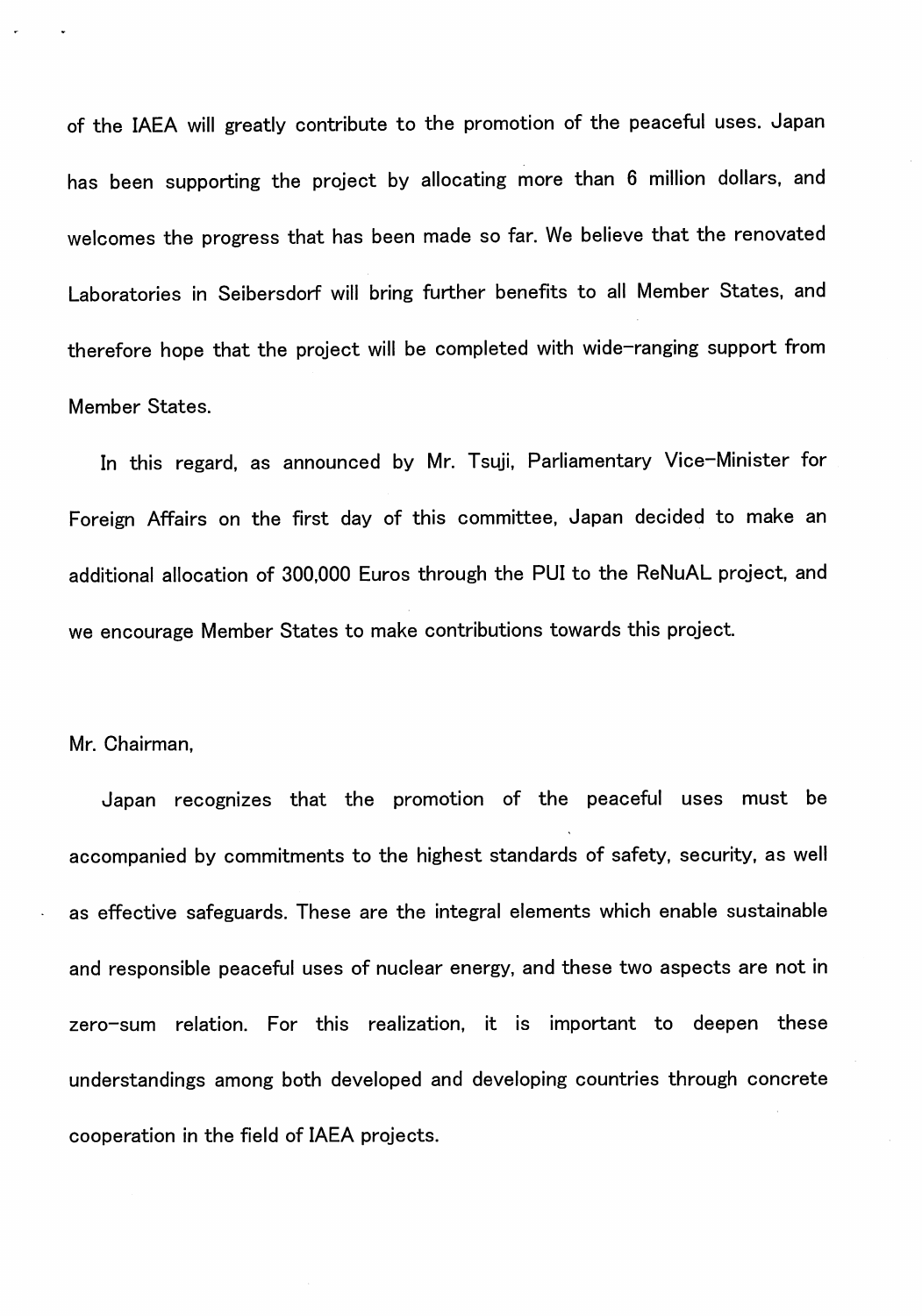Mr. Chairman,

In relation to nuclear safety, the development of safety infrastructure and human resources is essential, and we should continue to share and build upon the lessons learned from the Fukushima Daiichi accident.

Furthermore, Japan has been supporting the IAEA's first Capacity Building Center (CBC) designated in Fukushima in 2013, where workshops on emergency preparedness and responses have been organized for government officials from various countries. Around 480 people from about 70 countries have participated in the workshops so far. Japan has also been carrying out various capacity building cooperation in the fields of nuclear security and safeguards.

#### Mr. Chairman,

International organizations such as the IAEA and the OECD/NEA play important roles in promoting nuclear safety worldwide through such functions as establishing safety standards, and conducting peer reviews. Japan continues to engage actively in international cooperation promoted through these organizations.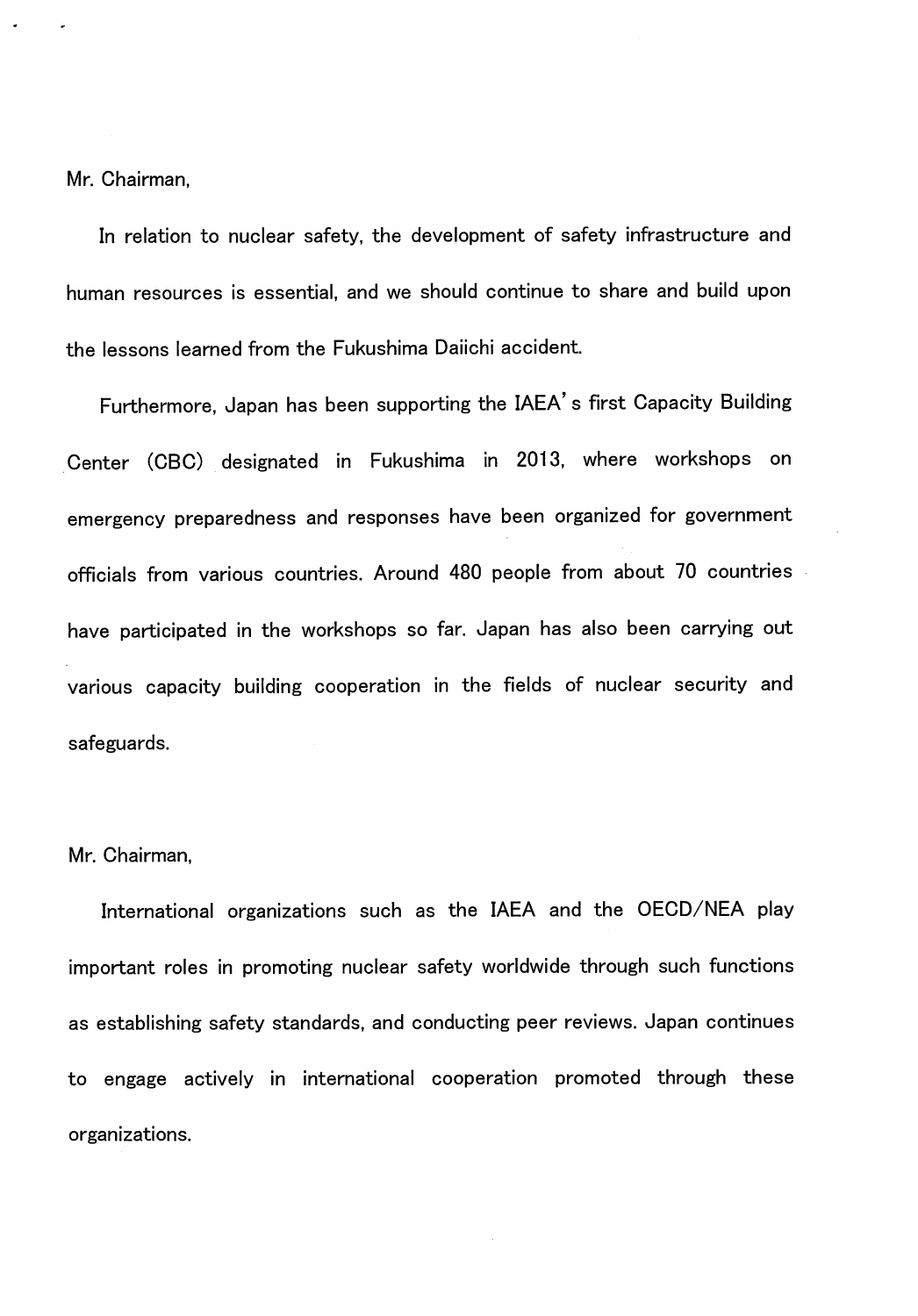The conventions regarding nuclear safety provide platforms for international cooperation in enhancing nuclear safety. We encourage the Contracting Parties of these conventions to commit themselves to working towards their universalization as well as effective and sustainable implementation based on the principles of the Vienna Declaration on Nuclear Safety. International legal frameworks on nuclear liability are indispensable in ensuring nuclear safety. Japan encourages all countries to conclude the relevant international legal instruments, in particular the Convention on Supplementary Compensation for Nuclear Damage, with a view towards establishing an international nuclear liability regime.

While recognizing that it is the responsibility of each country to ensure the safety of their nuclear facilities, Japan stresses the responsibilities of all stakeholders involved in nuclear cooperation and trade in promoting nuclear safety. This includes assisting the development of the recipient countries' infrastructure according to the highest standards of safety and security. In this regard, Japan calls upon all nuclear supplier states to take appropriate measures, prior to entering into a contract to supply a nuclear power plant, to assure themselves that recipient states have a robust domestic nuclear safety, security and nonproliferation infrastructure and have hosted IAEA peer review missions.